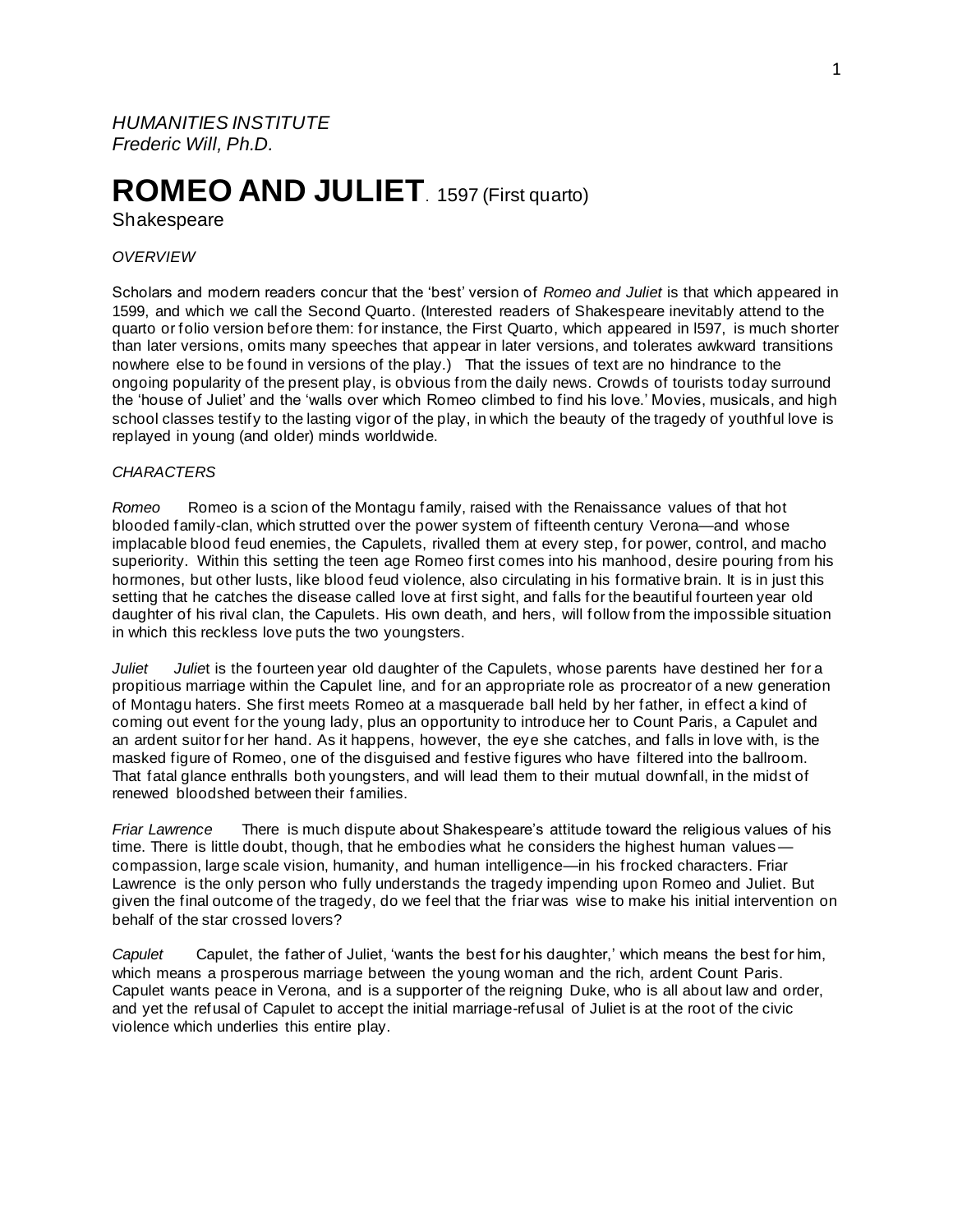#### *STORY*

That the story is a natural, world wide material for dramatic hits, needs little arguing and that the story can hit the spot locally could not have been better proven than in Leonard Bernstein's *West Side Story,* which made Americans thrill to their own lives even through reading themselves in the mirror of Spanish Harlem.

So fifteenth century Verona it is. A moderate prince attempts to keep peace in this prosperous city -state, but the gang warfare carried on against each other, by the two wealthy families of Montagu and Capulet, is ungovernable and ancient, and constantly pulls the city apart into violence. Our story opens on what might seem a propitious moment for the city, a banquet staged by the Capulets, to promote the coming out or availability of their fourteen year old –not an unusual marriage age—daughter, Juliet. If only, we groan in retrospect, the masked party going Montagus, who infiltrated the excitement, had not included one Romeo, whose wandering eye and heart fell on forbidden territory, the very Juliet whose future was up for sale that night.

Romeo not only spots Juliet, but finds her, in the midst of the dance and revelry, irresistibly beautiful. He flirts with her—he in masquerade, of course, but inevitably identified by his voice—and kisses her twice, a conspicuous move that is soon on everyone's lips. By the ball's end he has arranged a meeting with Juliet—and before long, in the headlong course of their passion, Juliet has come to realize the consequences of the few initial steps that she and Romeo have taken. She has put herself in the position of countering the wishes of her father, who will soon be enraged at what is occurring, but she will also be converting herself to Romeo—both by word and in her heart—more deeply that she can afford—unless of course she wins his promises that his desire for her is directed toward marriage.

So strong are the feelings involved, on both sides, that the two lovers agree to meet at the chapel of a kindly but seasoned friar, Friar Lawrence, who comforts, consoles, and finally performs their wedding ceremony. The remainder of the play is predictably disastrous. Capulet of course finds out, and his rage is fatal; but before that Romeo and certain gang friends of his from the Montagu team, put the plan, which he has made with Juliet for elopement, in deadly jeopardy. In a street fight Romeo encounters and kills a certain Tybalt, a Capulet and cousin of Juliet. The prince of Verona, outraged by the murder and the general civic disorder, banishes Romeo, who is forced to flee to Mantua.

By a series of hush hush communications, Romeo and Juliet arrange—through Friar Lawrence who is also an apothecary—a plan by which Juliet can take a sleeping powder from which she will awake in a few days, after, on the assumption of her death, having escaped the demand of her father that she should be married to Count Paris. It is expected that she will join and flee with Romeo, upon her waking, but alas she finds the returned Romeo dead, having killed himself upon finding her seemingly lifeless body. She kills herself at this discovery. And all for the price of a few kisses at a masquerade ball!

## *THEMES*

*Passion* The passion of Romeo and Juliet for one another seems to fit with the passionate civic climate which rages in the streets of Verona. (Many critics have observed that the behavior of the Italians, in this play, conforms to the assumptions of the Elizabethan playgoers about the national characteristics of their neighbors to the East.) The lovers' passion, evolutionary and hormonal as it is, is not without capacity for intricate subterfuge and lovers' planning, while the social passions, unleashed in violence, seems to pour upward from primitive clan drives.

Violence The violence in question spreads through the city of Verona, and evidently infects such elite social sectors as those that include Mercutio, Romeo, Tybalt…the seemingly leading scions of the most prominent citizens of the city. To find Romeo taking lethal poison and Juliet stabbing herself to death, seems only part of the culture we are meeting. Our own youth and drug culture reflects a similar anomie and value-lack, and inflicts the same punishments Verona was ready to dispense.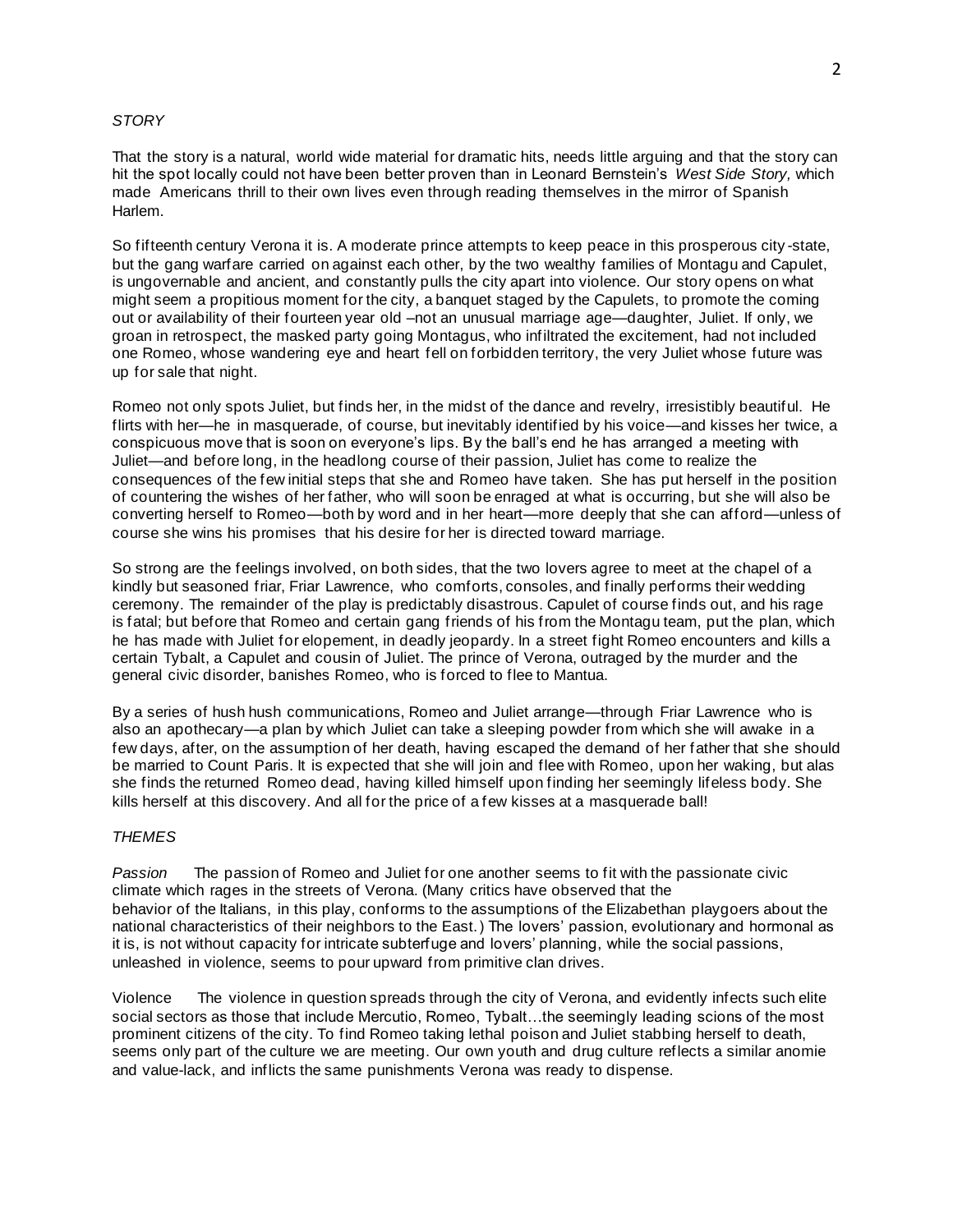Hatred Hatred, of course, is the trigger of much of the violence that pervades R*omeo and Juliet*. The mutual hatred of Capulets and Montagus lies deep in Capulet himself, and even in Romeo, who though swept off his feet by a Capulet, cannot translate this experience into a sense of love for his beloved's clan.

## CHARACTER ANALYSIS

## *Romeo*

Character Romeo is an impassioned teen ager, born into privilege and into an exclusive, vindictive clan. But he is susceptlble, as human beings are, to beauty wherever he finds it, especially to beauty which advertises the wonders of reproduction. He throws himself on Friar Lawrence, in his search for any kind of shelter for his new love, but he has no sense of the dilemmas the Friar is enduring, in endeavoring to guide his desperate young friends. In the end even Friar Lawrence's efforts are not enough to defeat destiny, the destiny of the mistimed pharmaceutical, which leads first Romeo and then Juliet to death.

Parallels*.* The mind drifts back to Jason and Medea, forward to Tom Sawyer and Becky Sharp or to the middle aged academic with Lolita, in Nabokov's classic, *Lolita*. And never to forget Werther, as selfdoomed as Romeo. From the world of entertainment seep in memories of the ingenu Justin Bieber, a kid from Canada with a gift for audio self-promotion, who is overnight the dream boy of millions of sweet listening cuties. And in the background, to all these memories, can't you hear the soundtrack to 'Young Love,' the love death anthem of your own once awakening sexuality?

## **Illustrative moments**

*Confessional* In his first appearances with Benvolio, Romeo betrays his lovelorn dejection, but is reluctant, and more, to let on to his kinsman what the real cause is. Juliet has just begun to preoccupy the young lover's imagination.

*Flirtatious.* At Capulet's ball, Romeo (in masquerade) flirts and kisses with young Juliet, who picks up on his vibes. They rapidly magnetize onto one another, and the rest is history.

*Adoring* In his iambic love paeans to Julie, as she appears at her balcony, Romeo exceeds English:

'O speak again bright angel, for thou art As glorious to this night… As is a winged messenger of heaven…'

*Desperate* Romeo is crazed, finally, at the thought that he will be banished from Verona.

'There is no world without Verona walls But purgatory, torture, hell itself…

## *Juliet*

Character. Juliet, though only fourteen, is a lovely young lady, fully qualified for marriage, in the terms of Renaissance Italy. From her heart we hear an outpouring of passion and complex feeling, as in the nature-metaphor laced speech by which she urges Romeo not to hasten on his way to Mantua (Act 3, Scene 5). It is Shakespeare's genius to put into Juliet's mouth a language of high poetry, which would discord sharply with any naturalistic expectations. It is in 'her' transformative nature that she rises above the clan-hostilities and parental objections, which embed her, to love Romeo as pure spirit.

Parallels Great loves—Antony and Cleopatra; Paris and Helen; Odysseus and Penelope; Elizabeth Bennett and d'Arcy—history myth and fiction in a single potpourri of passions—surge to meet the instance of Juliet and Romeo, but no case quite fits them like Francesca and Paolo, in Dante's *Divine*